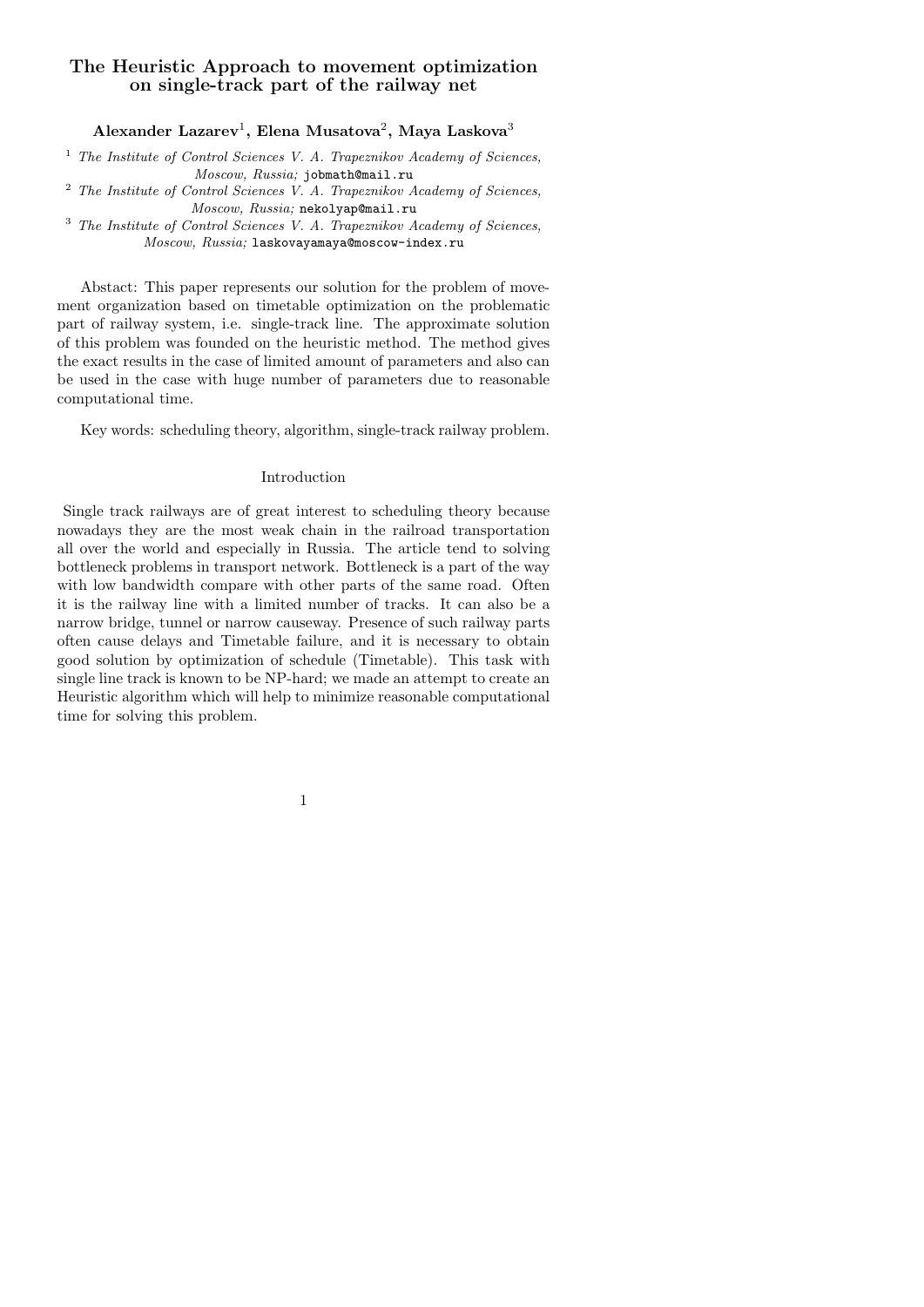### Problem formulation

We consider that arrival numerouse applications to stations 1 and 2 are known in advance. Considering the trains with following parameters:  $N = N_1 \cup N_2$  — set of trains;

 $N_1 = \{1, 2, ..., n\}$  — set of trains arrived at the station 1;

 $N_1 = \{1, 2, ..., m\}$  — set of trains arrived at the station 2;

 $r_i^1$  — planning time of *i* train to station 1;

 $r_j^2$  — planning time of *j* train to station 2;

 $d_i^1$  — the due date of arrival *i* train  $i \in (1, n)$  at the station 1 to the station 2;

 $d_j^2$  — the due date of arrival *j* train  $j \in (1, m)$  at the station 2 to the station 1;

 $p$ — the average time of movement the train  $(p = const)$ ;

 $\delta$  — headway between trains.

## Fact data

 $C_i^1$  — real arrival time of *i* train to station 2;

 $C_j^2$  — real arrival time of *j* train to station 1;

 $S_i^1$  — real departure time of the *i* train;

 $S_j^2$  — real departure time of the *j* train.

The objective function is following:  $T_{\sum}(\pi) = \sum_{i=1}^{N}$  $\sum_{i=1}^{n} max\{0, C_i - d_i\}$ 

Our task was to create the train schedule optimizing the total delay of movement trains on the single-track part of the railway net.(Fig.1)

# 2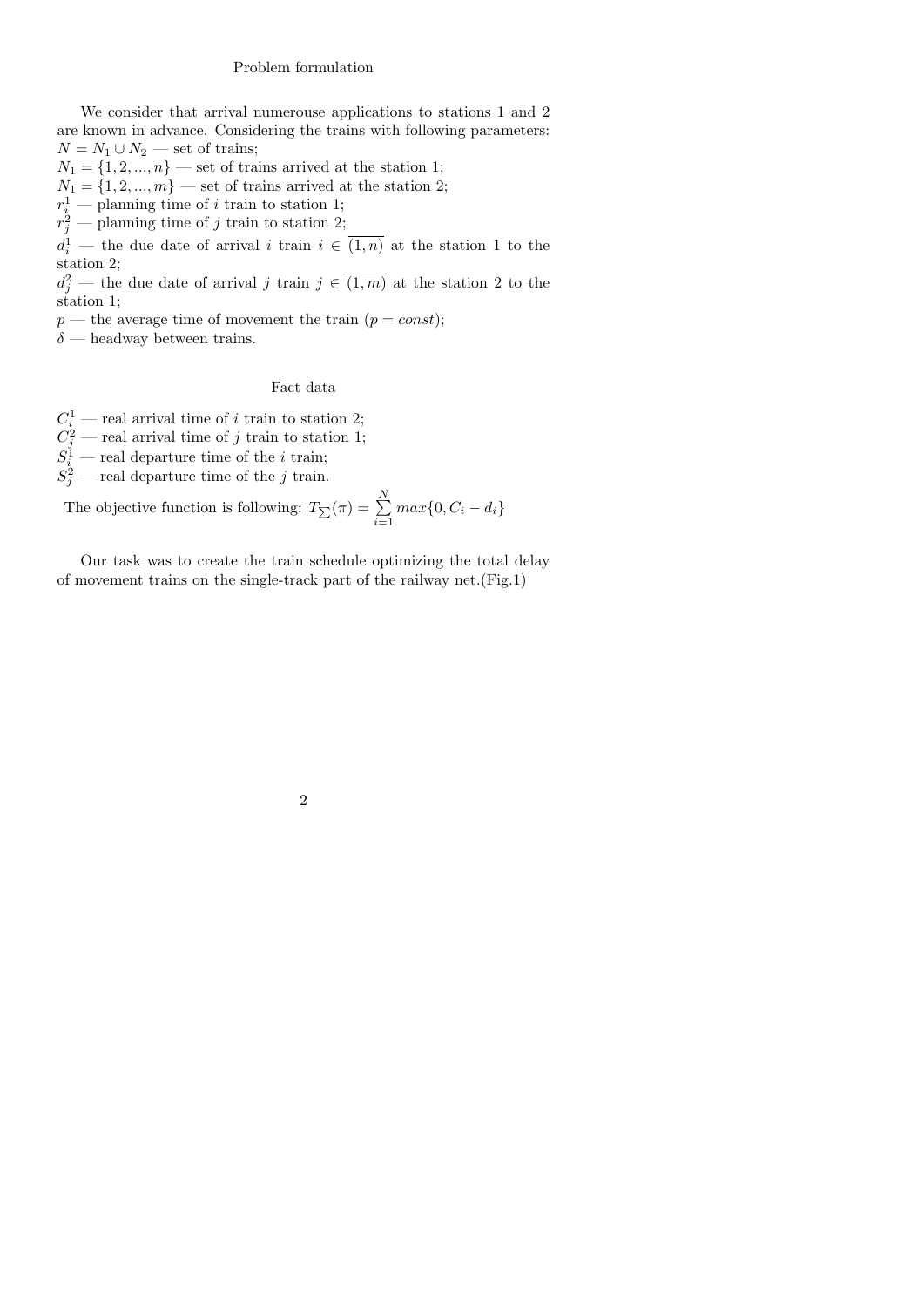

Fig. 1. Bottleneck problem

**Note 1.** *If*  $\delta = p$  *,i.e.* on the railway at the time can be no more *than one of train. The problem reduces to*  $(m + n)$  *service requirements on a single device to the agreed arrival time and the due date. There are number of polynomial algorithms for solving such problems [1-3].*

**Note 2.** *Further, we assume that*  $\delta = 0$ , *i.e. the delay time of each train is negligible compared to the distance between stations.*

#### The heuristic algorithm

The algorithm consists of two parts: direct flow and indirect flow.

D e f i n i t i o n 1.  $Batch(n, i)$  — a set, containing *n* trains, departed from the station 2 at the same moment  $C_n^i = max\{r_n^2, r_i^1 + p\}.$ 

Under the direct flow we create  $Batch(n, i)$  (see def.1). For  $Batch(n, i)$ we determine all possible departure moments  $C_n^i$ . In this way the trains from the station 1 with  $r_i^1 \in (C_n^i - p; C_n^i + p)$  will depart at the moment  $t = C_n^i + p$ . At this stage we anylize the getting results of objective function  $F(C_n^k)$ ; and afterwords we choose the smallest meanning. Thus we got the optimal departure time  $C_n$  for the least train. Similary we find the optimal departure time  $C_{n-1}, C_{n-2}, \ldots, C_1$ .

D e f i n i t i o n 2.  $Batch(m, j)$  — a set, containing m trains, departed from the station 1 at the same moment  $C_m^j = max\{r_m^1, r_j^2 + p\}$ ,